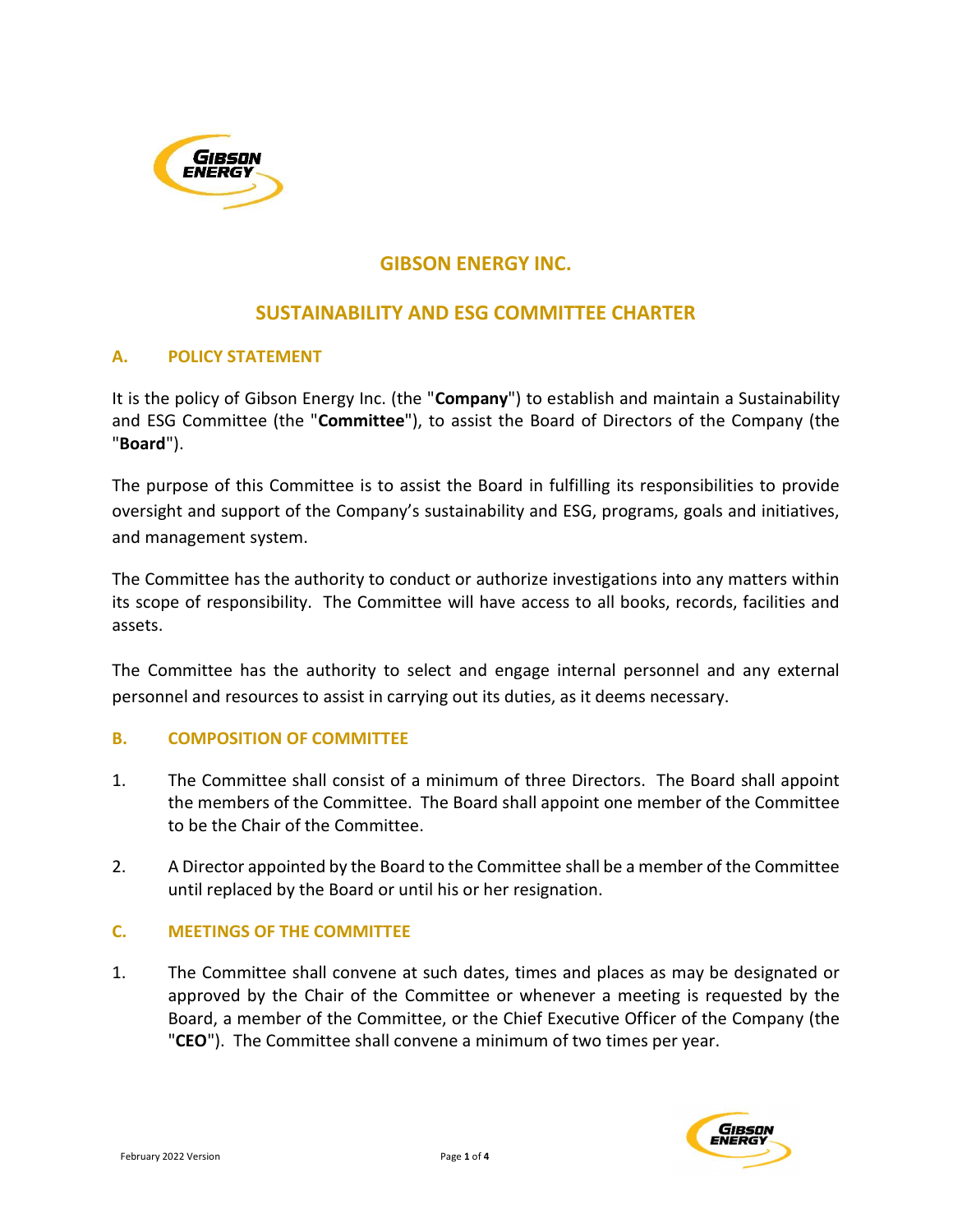- 2. Notice of each meeting shall be given to each member of the Committee and the CEO, who shall attend whenever requested to do so by a member of the Committee.
- 3. Notice of a meeting of the Committee shall:
	- (a) be in writing;
	- (b) state the nature of the business to be transacted at the meeting in reasonable detail;
	- (c) to the extent practicable, be accompanied by copies of documentation to be considered at the meeting; and
	- (d) be given at least two business days prior to the time stipulated for the meeting or such shorter period as the members of the Committee may permit.
- 4. A quorum for the transaction of business at a meeting of the Committee shall consist of a majority of its members. However, it shall be the practice of the Committee to require review, and, if necessary, approval of certain important matters by all members of the Committee.
- 5. Any member of the Committee may participate in a meeting of the Committee by means of such telephonic, electronic or other communication facilities as permit all persons participating in the meeting to communicate adequately with each other, and a member participating in such a meeting by any such means is deemed to be present at the meeting.
- 6. In the absence of the Chair of the Committee, the members of the Committee shall choose one of the members present to be Chair of the meeting.
- 7. The Secretary of the Company shall be the Secretary of the meeting or, alternatively, the members of the Committee may choose one of the persons present to be the Secretary of the meeting.
- 8. Minutes shall be kept of all meetings of the Committee and shall be signed by the Chair and the Secretary of the meeting.
- 9. Minutes of Committee meetings will be sent to all Board members and relevant executive and management staff. Reports on the conduct of the meetings will be made to the Board.

#### D. DUTIES AND RESPONSIBILITIES OF THE COMMITTEE

1. The Committee shall review the status and effectiveness of the Company's sustainability/ESG performance, metrics and goals, including processes to ensure

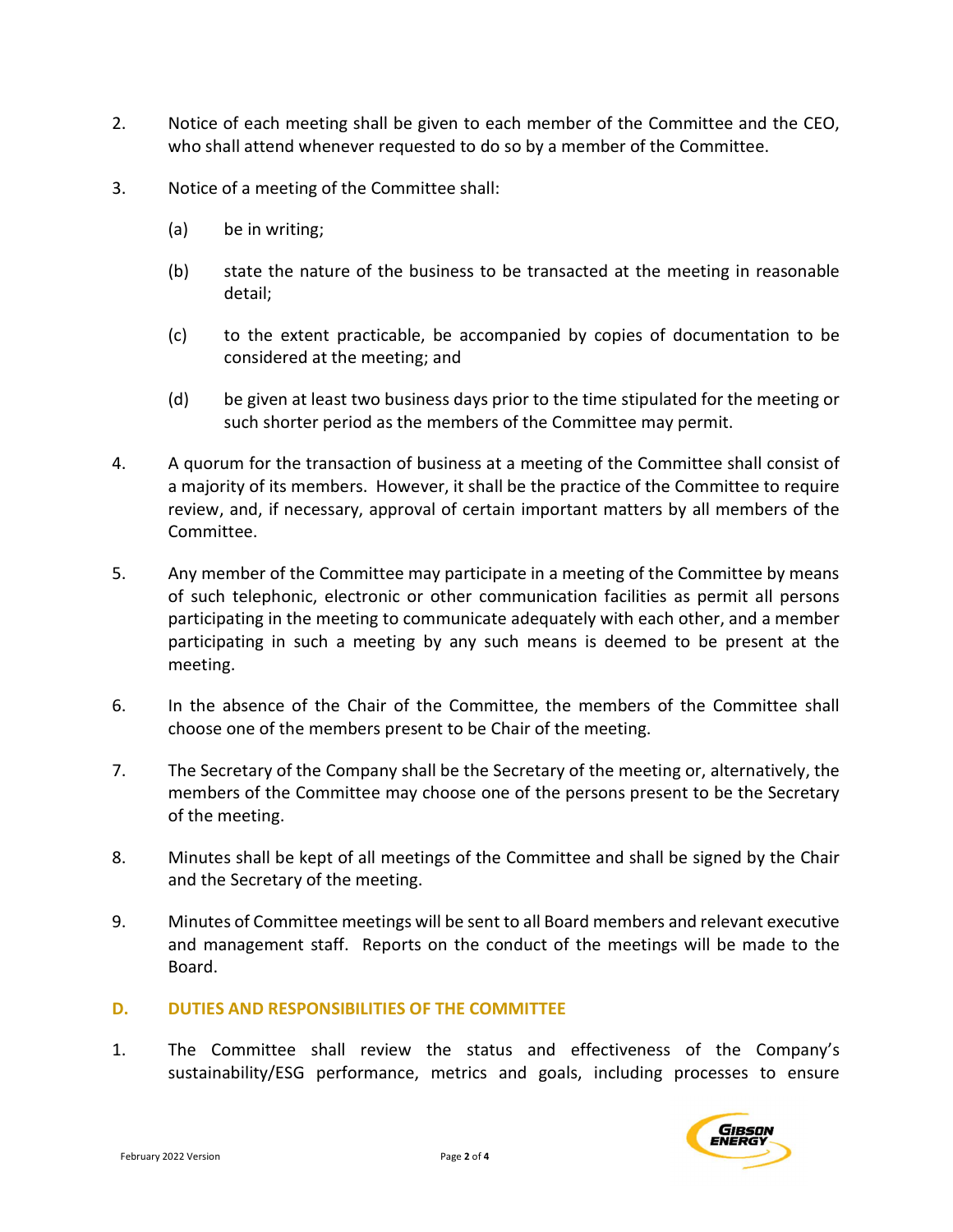compliance with internal policies and applicable laws and regulations, with a focus on providing a desirable outcome for all stakeholders including investors, customers, employees, contractors and the community.

- 2. The Committee shall review emerging risks and opportunities associated with sustainability/ESG issues relative to the Company that have the potential to impact reputation and business performance including, but not limited to, climate change, the energy transition, emissions, including Greenhouse Gases (GHGs) and emissions reductions technologies, carbon pricing, biodiversity, social impacts such as human rights and stakeholder relations and significant legislative and regulatory changes, including policy proposals and modifications that could materially impact the Company's business.
- 3. The Committee shall approve the immediate and long-term plans and strategy for sustainability/ESG and such strategies shall support the achievement of sustainability/ ESG goals. The length and terms of such strategies are at the discretion of the Committee and the Committee shall review and satisfy itself that such strategies are integrated into the Company's strategic plan.
- 4. The Committee shall approve the annual sustainability/ESG goals, metrics and targets for the Company and confirm that all affiliates and subsidiaries have goals that align with those of the Company. The Committee shall annually assess the performance of the Company and executive team as against applicable sustainability/ESG metrics and targets for the purposes of compensation and incentive plans and make recommendations to the Corporate Governance, Compensation and Nomination Committee of the Board (the "CGCN Committee") in that regard.
- 5. The Committee shall approve all material public and non-public disclosures related to sustainability/ESG, including the Company's Sustainability Report and Carbon Disclosure Project Submission.
- 6. The Committee shall review and satisfy itself that there are measurable and actionable systems and processes in place in which to hold Management accountable in relation to sustainability/ESG performance.
- 7. The Committee shall monitor the status and effectiveness of the Company's Diversity and Inclusion and Community Investment programs.
- 8. The Committee shall provide general oversight of the Company's compliance with regional, national and international declarations and accords of which the Company is a signatory.
- 9. The Committee shall review shareholder proposals relating to public policy, sustainability/ESG or corporate responsibility issues and recommend a response to the CGCN Committee.